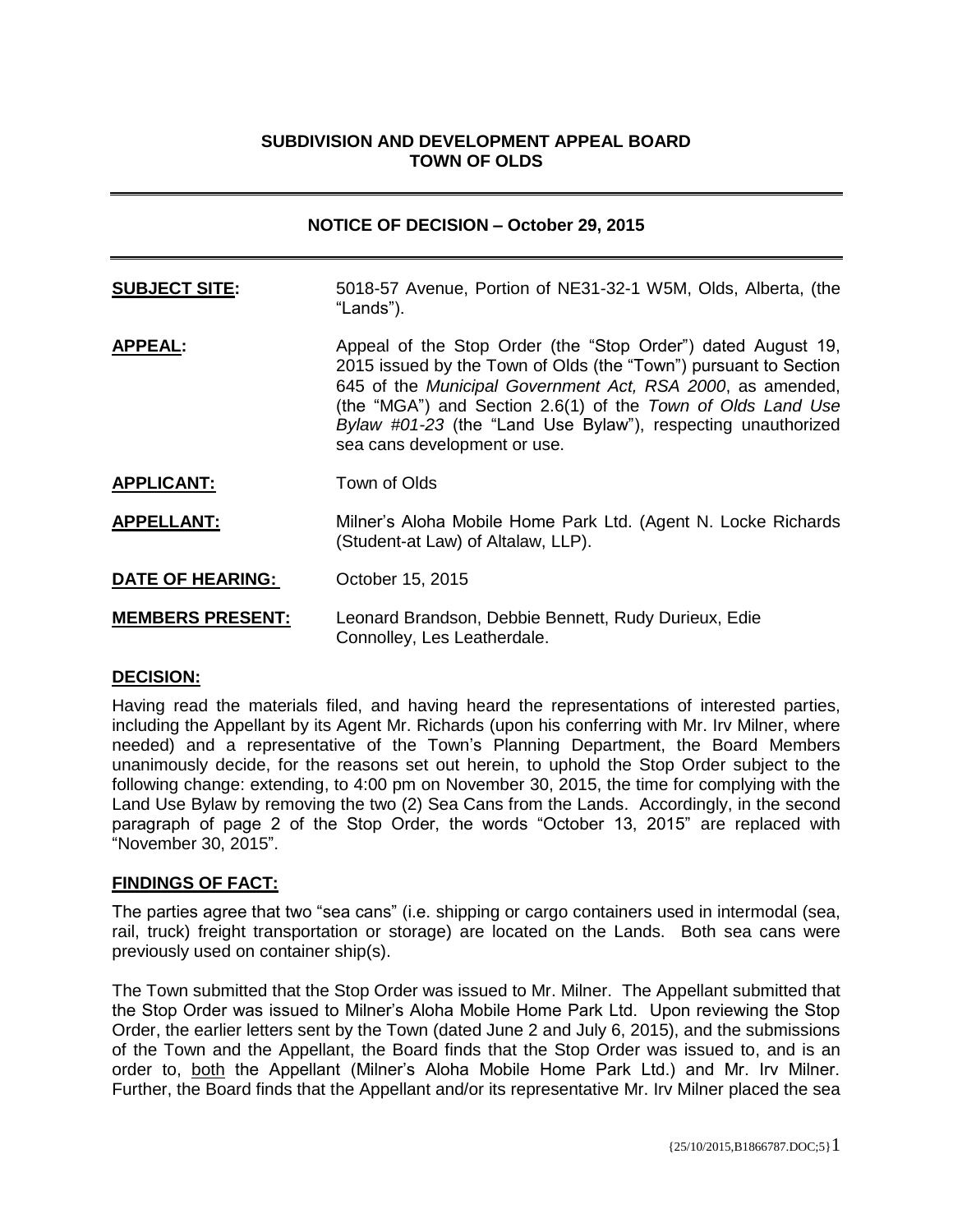cans on the Lands and both persons are responsible for the sea cans, for the use of the sea cans, and for the Land Use Bylaw contravention.

Since being placed on the Lands, the sea cans have been used as storage space for the maintenance and operation of the Aloha Mobile Home Park (the "Aloha Park"). The Board finds that the Appellant and/or its representative Mr. Irv Milner placed the sea cans on the Lands to serve as storage for the Aloha Park, with no intention to remove the sea cans unless and until the Appellant might determine that the Aloha Park required a different storage solution.

The Aloha Park has been owned by the Appellant since approximately 1988. The Aloha Park is not located on the subject Lands. The Aloha Park lands are districted Residential-Manufactured Home District (R4). The subject Lands are districted Highway Commercial District (CH).

The first of the two sea cans was placed on the Lands approximately two years ago (i.e. approximately October 2013). The second sea can was placed on the Lands approximately one year ago (i.e. approximately October 2014).

The Town sent the Appellant two letters as "formal written notification of violation", prior to issuing the Stop Order. The first violation notice was dated June 2, 2015 and required removal of the sea cans by 4:00 pm on June 29, 2015. The second violation notice was dated July 6, 2015 and required removal of the sea cans by 4:00 pm on August 4, 2015. Both letters advised that failure to remove the sea cans would result in bylaw enforcement action. The Board finds that the Appellant and its representative Mr. Irv Milner received or were aware of the two warning letters, as noted by the Appellant's reply (upon the Agent's conferral with Mr. Irv Milner) to the Board's questioning.

The Stop Order dated August 19, 2015 stated the following:

*"At present, the Lands do not comply with the Town of Olds Land Use Bylaw #01-23 given:* 

 *Two (2) Sea Cans (shipping containers) are located on the parcel located at 5018-57 Avenue which is in the Highway Commercial land use district of the Land Use Bylaw."*

*The Town of Olds Land Use Bylaw 01-23,…(noting Land Use Bylaw Amendment Bylaw 2014- 17), states in Schedule B: Part 1(2) Building Orientation and Design by adding "b) Sea cans or similar forms of shipping or cargo containers, shall not be permitted on a site in any district except for Light lndustrial, lndustrial Business and Heavy lndustrial"*

*Accordingly, you are hereby ordered to take action to comply…by removing the two (2) Sea Cans…"*

Bylaw 2014-17 was passed on November 25, 2014. Among other changes, Bylaw 2014-17 introduced the following changes to the Land Use Bylaw:

- Part One, Section 1.3 -- a definition of "sea can" was added to the Land Use Bylaw. The definition being, "*"sea can" means a shipping or cargo container used in intermodal (sea, rail, truck) freight transportation or storage*";
- The listed use "sea can" "sea can" was added as separately listed (discretionary) use from "accessory building" (permitted use) in three districts of the Land Use Bylaw (Light Industrial (I1), Industrial Business(1B), and Heavy Industrial (I2)];
- Schedule B: Part 1(2) Building Orientation and Design adding, *"(b) Sea cans or similar forms of shipping or cargo containers, shall not be permitted on a site in any district except for Light lndustrial, lndustrial Business and Heavy lndustrial"*;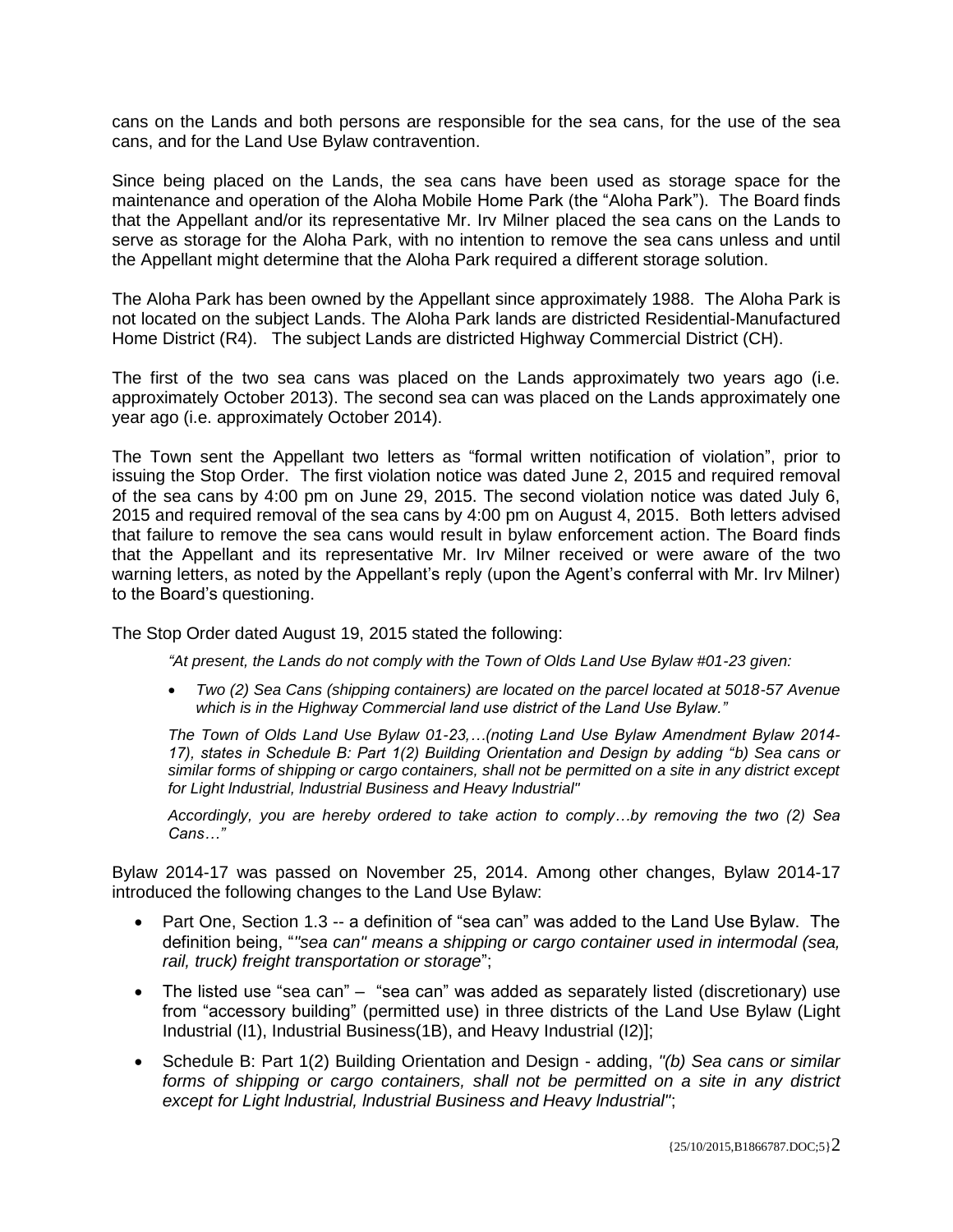- In Schedule C adding "accessory buildings" as a discretionary use in the CH district; and
- In Part Two, Section 2.2(15) adding a development permit exemption for, "*construction or placement of an accessory building with a floor area of less than 10m<sup>2</sup> (108 ft<sup>2</sup> ) not exceeding 4.5m (14.76 ft) in height, meeting all requirements of accessory buildings in the Land Use Bylaw."*

There was no evidence of any existing development permit or development permit application respecting the sea cans. The Appellant submitted that prior to receiving the Stop Order, the Appellant was unaware that any sort of development permit was required to have the sea cans on the Lands. The Board finds that no development permit has ever been obtained for, or applied for, respecting the location of, or use of, the sea cans on the Lands.

# **REASONS**

The Board finds that the Stop Order is lawful and is reasonable in directing compliance with the Land Use Bylaw by requiring removal of the sea cans. The Board finds that the sea cans development on the Lands is not authorized and is in breach of the Land Use Bylaw. The sea cans development is in breach of Land Use Bylaw Schedule B: Part 1(2)(b) and in breach of the Land Use Bylaw requirement for a development permit. There is no development permit authorizing the sea cans location or use on the Lands. Further, the use of the sea cans is beyond the listed uses of the applicable CH District.

Section 643 and 616 of the MGA (and Land Use Bylaw Part One Section 1.3 and Schedule B: Part 4) recognize that there may be cases where a lawfully commenced development can be carried on without a development permit, even after municipal land use bylaw changes would otherwise render the development noncompliant. However, the Board finds on the evidence that even before the passing of Bylaw 2014-17, the sea cans development on the Lands required a development permit and was not a lawful development. Accordingly, the development is not protected from the Stop Order by MGA Sections 643 and 616 (and Land Use Bylaw Part One Section 1.3 and Schedule B: Part 4).

# **Breach of Schedule B: Part 1(2)(b) of the Land Use Bylaw (Amended by Bylaw 2014-17):**

Pursuant to Land Use Bylaw Schedule B: part 1(2)(b), *"Sea cans or similar forms of shipping or cargo containers, shall not be permitted on a site in any district except for Light lndustrial, lndustrial Business and Heavy lndustrial"*.

The parties agree that there are two sea cans on the Lands and the Lands are districted Highway Commercial (CH). There is no Land Use Bylaw amendment or development permit authorizing the sea cans or their use on the Lands. Therefore, the presence and use of the sea cans on the Lands is in breach of Schedule B:Part 1(2)(b) of the Land Use Bylaw.

## **No Development Permit - Breach of Part Two, Sections 2.1 and 2.2 of the Land Use Bylaw (as Amended by Bylaw 2014-17):**

In considering whether the Stop Order was properly issued pursuant to MGA Section 645 and Land Use Bylaw Section 2.6, the Appellant's description of the sea cans use, the grounds of appeal, the Appellant's requested relief (including issuance of a development permit), and the Board's authority under Section 687 of the MGA, the Board considered whether the sea cans development required, and requires, a development permit.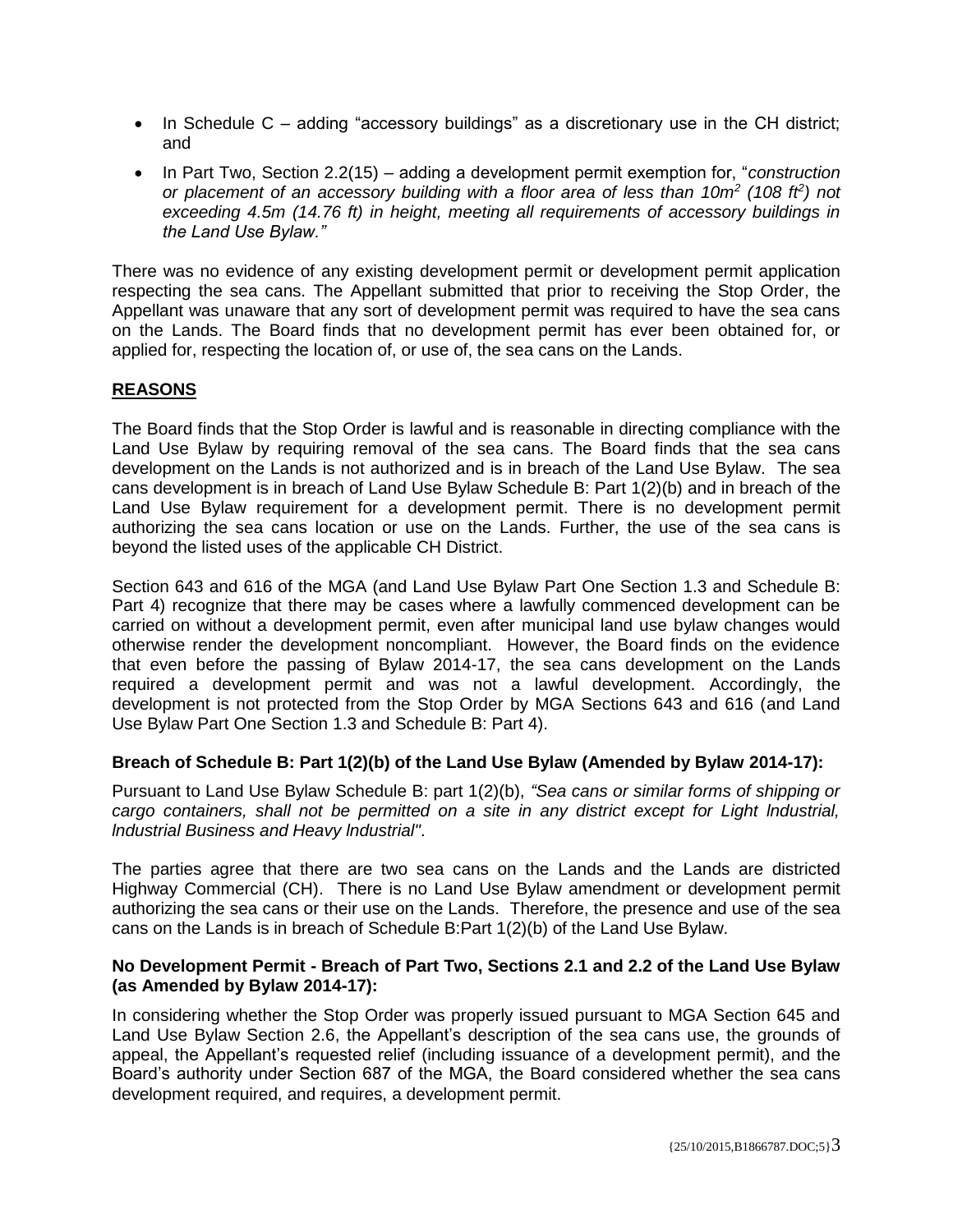The Board finds that no development permit has ever been obtained, or applied for, respecting the sea cans development on the Lands. The Appellant submitted that prior to receiving the Stop Order, the Appellant was unaware that any sort of development permit was required to have the sea cans on the Lands.

However, the sea cans and their use constitute a "development" as defined in Part One Section 1.3 of the Land Use Bylaw and Section 616 of the MGA; and, prior to and since 2013, the Land Use Bylaw Part Two Section 2.1(1) has stated that, "*No development other than that designated in Section 2.2 shall be undertaken within the municipality unless an application for it has been approved and development permit has been issued*."

Moreover, under the current Land Use Bylaw (as amended by Bylaw 2014-17) there is no applicable Part Two Section 2.2 exemption from the requirement of a development permit.

For example, the Board finds on the facts that the sea cans development is beyond the scope of Part Two Section 2.2(5), which provides a development permit exemption for, "*a temporary building, the sole purpose of which is incidental to the carrying out of a development for which a permit has been issued under this Land Use Bylaw*. "Temporary building" under the Land Use Bylaw (Part One, Section 1.3) means, "*a building constructed without any foundation, and the use or placement of which is intended to be for periods of time that are less than six months*". The Appellant submitted that the sea cans development was commenced and continued without anticipation that the sea cans were a problem (e.g. were without authority) or could be subject to removal. Further, the Appellant has yet to determine, and would prefer at least 5 more years to determine, whether the Aloha Park requires a different storage solution than the sea cans. The Appellant's first relief requested is to allow the sea cans to remain permanently. Accordingly, the Board is not persuaded, on the facts provided, that the sea cans are "temporary buildings".

Further, the Board finds on the facts that the sea cans development is beyond the scope of Part Two Section 2.2(15), which provides a development permit exemption for, "*construction or placement of an accessory building with a floor area of less than 10m<sup>2</sup> (108 ft<sup>2</sup> ) not exceeding 4.5m (14.76 ft) in height, meeting all requirements of accessory buildings in the Land Use Bylaw*. Although the Appellant submitted that the sea cans are being used as "accessory buildings", the Appellant's explanation was that the sea cans are storage space for accessory items required for the maintenance and operation of the Aloha Park. "Accessory Building" under the Land Use Bylaw (Part One, Section 1.3) means, "*a building separate and subordinate to the main building, the use of which is incidental to that main building and is located on the same parcel of land*." The Aloha Park is not located on the same parcel of land as the two sea cans at issue. The Board finds that the sea cans are not being used as accessory buildings as defined in the Land Use Bylaw; rather, the sea cans are being used subordinate and incidental to a main building and use on different lands or for a mobile home park storage use not listed within the CH District.

In the alternative, the Board finds that, for the subject CH District, "sea can" is not a use that falls within "accessory building". Phrased otherwise, the listed use "accessory building" under the CH District does not include "sea can", considering the following context in the Land Use Bylaw as amended by Bylaw 2014-17:

- "sea can" is a separately defined term from "accessory building";
- "sea can" is a separately listed use from "accessory building" in three land use districts (I1, I2, IB);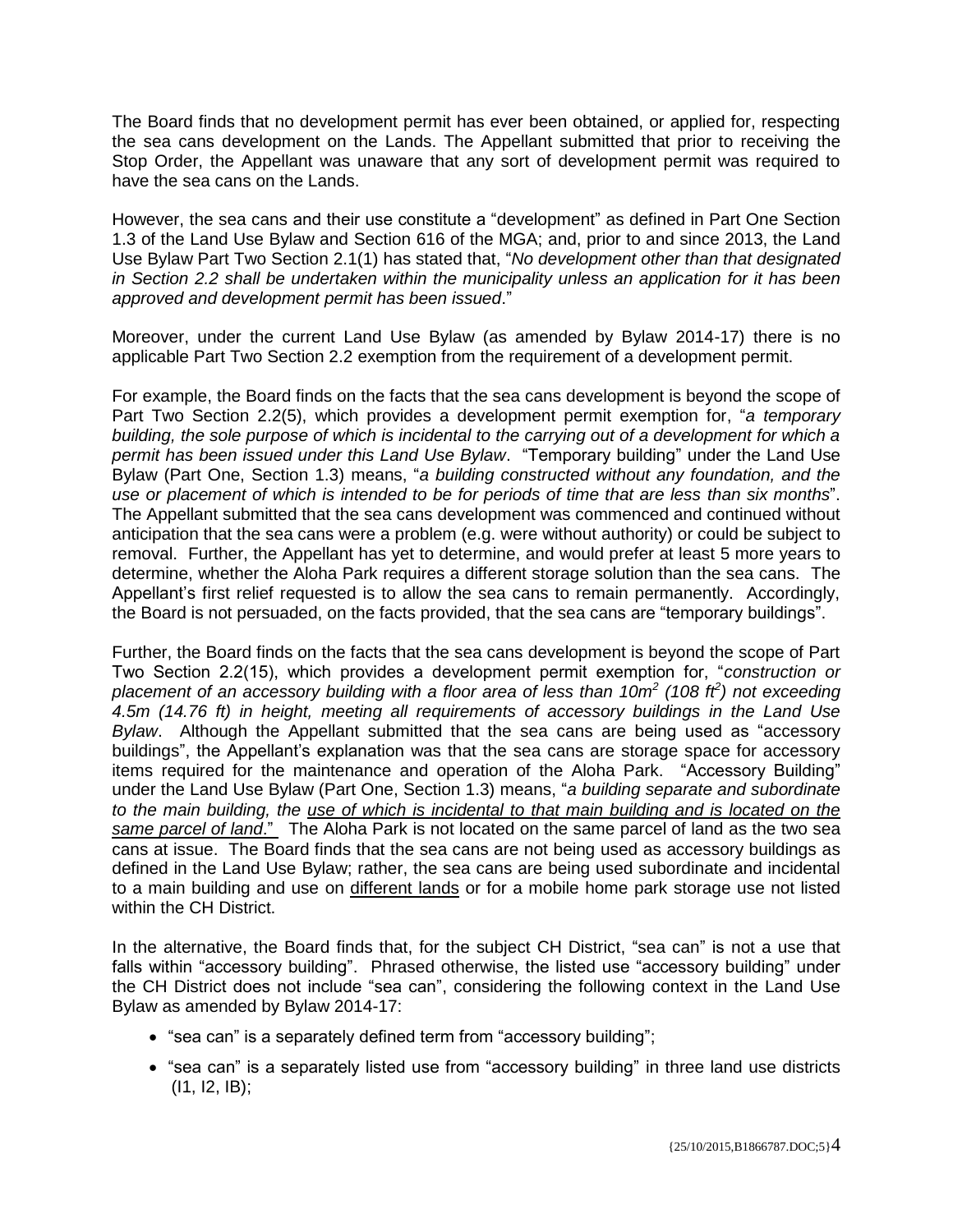- "sea can" is not a listed use within the CH District while "accessory building" is a listed discretionary use; and,
- $\bullet$  Schedule B: Part 1(2)(b) prohibits sea cans within all districts excepting the three districts which separately list both "sea cans" and "accessory buildings" (I1, I2, IB).

In the alternative, if the sea cans at issue are "accessory buildings", they do not meet "all the requirements of accessory buildings" in the Land Use Bylaw (e.g. Schedule B: Part 1(2)(b)), as required by the Land Use Bylaw Part Two Section 2.2(15) exemption from a development permit.

Accordingly, the sea cans development on the Lands does not fall within the Part Two Section 2.2 development permit exemptions and the sea cans development is in breach of Part Two Sections 2.1 and 2.2 of the Land Use Bylaw (as amended by Bylaw 2014-17), being development undertaken without a development permit.

## **No Development Permit – A Permit Was Always Required (Prior to and After Bylaw 2014- 17); The Sea Cans are Not an Existing Lawful or Non-Conforming Use:**

The Board accepts that both sea cans were placed on the Lands and used for storage for the off-site Aloha Park since the fall of 2013 and 2014, respectively. Accordingly, the sea cans development at issue started prior to the passing and coming into force of Bylaw 2014-17 and the current Land Use Bylaw definition of "sea can" and Schedule B: Part 1(2)(b).

However, to be a potentially protected development ('grandfathered') under MGA Sections 643 and 616 (and Land Use Bylaw Part One Section 1.3 and Schedule B: Part 4), the sea cans development must have been lawful and authorized by a development permit or exempt from requiring a development permit under the Land Use Bylaw prior the passing of Bylaw 2014-17.

The Board finds that no development permit has ever been obtained for, or applied for, respecting the location of, or use of, the sea cans on the Lands.

Moreover, the Board finds no applicable exemption from the Land Use Bylaw Part Two Sections 2.1 and 2.2 requirement of a development permit; the Board was not persuaded by any evidence submitted that the sea cans development met the parameters of any development permit exemptions prior to Bylaw 2014-17. For example, as noted above, the Board was not persuaded that the sea cans were intended to be "temporary buildings" (i.e. intended to be placed for periods of time that are less than six months). The Board finds that the sea cans were placed on the Lands to serve as storage for Aloha Park with no intention to remove the sea cans unless and until the Appellant might determine that the Aloha Park required a different storage solution. The Appellant still seeks years to make that determination. The Board concludes on the facts that at all times from the commencement of the development, a development permit was required but no development permit was obtained.

Further, the Board finds, on the evidence, that the sea cans development was not lawfully within any listed uses under the applicable CH District prior to the passing of Bylaw 2014-17.

Even prior to adoption of Bylaw 2014-17, the sea cans at issue were beyond the scope of the Land Use Bylaw's definition of "accessory building" or "accessory use". Further, "accessory building" was not a listed use in the CH District prior to Bylaw 2014-14. The Board earlier set out the definition of "accessory building"; and, "accessory use" means, "*a use customarily*